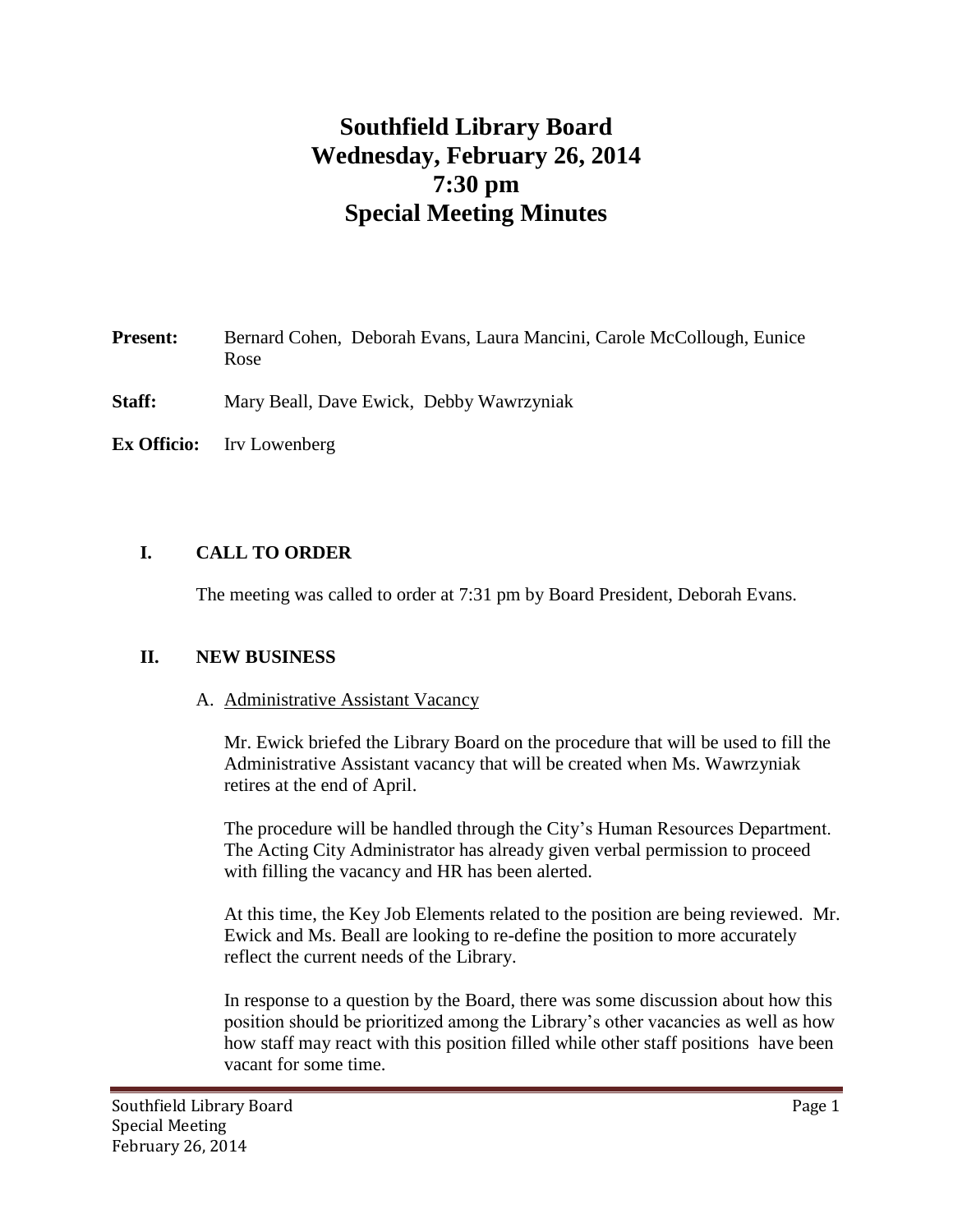Irv Lowenberg arrived at 7:51 pm

The Board also discussed if filling this position will make it more difficult to fill other vacant positions in the future. The discussion went on to include the Library's ability to fund this and other vacant positions.

After additional discussion it was the consensus of the Library Board that the position of Administrative Assistant needs to be filled and possibly redefined to meet the changing and on-going needs of the Library. Mr. Ewick is to proceed with the City's process for filling the position.

The City's involvement in this Library matter was discussed with Ms. Beall explaining that Library staff are employees of the City of Southfield with the City's HR department responsible for the hiring process. The process is, however, followed in cooperation with the Library.

When asked, Mr. Ewick said that it was likely there would be a period of time after the position becomes vacant before someone is selected to fill the vacancy. Mr. Ewick indicated that he is being proactive about ways to handle tasks that need to be done during any gap time.

#### B Retirement Celebration.

Ms. Beall explained that plans are moving forward for a celebration on April  $25<sup>th</sup>$ in the meeting room of the Library at 2:00. The Board is cordially invited and will be made aware of details as they become available.

## **III ALL OTHER BUSINESS**

 Mr. Cohen wondered if there was anything the Library could do to assist the Charles Wright African American History Museum. He noted that they are hurting financially and it would be great if the Southfield Public Library could bring attention to this.

There was some discussion about how best this could be handled with some concern being expressed over the Museum's policy toward independent fundraising.

It was suggested that the Museum should be contacted to find out about this as well as to see if they might have donation envelopes the Library could make available to any of our visitors who wish to help out the Museum. It was further suggested that these envelopes could be branded so that the Museum would know that the donor got the envelope from the SPL.